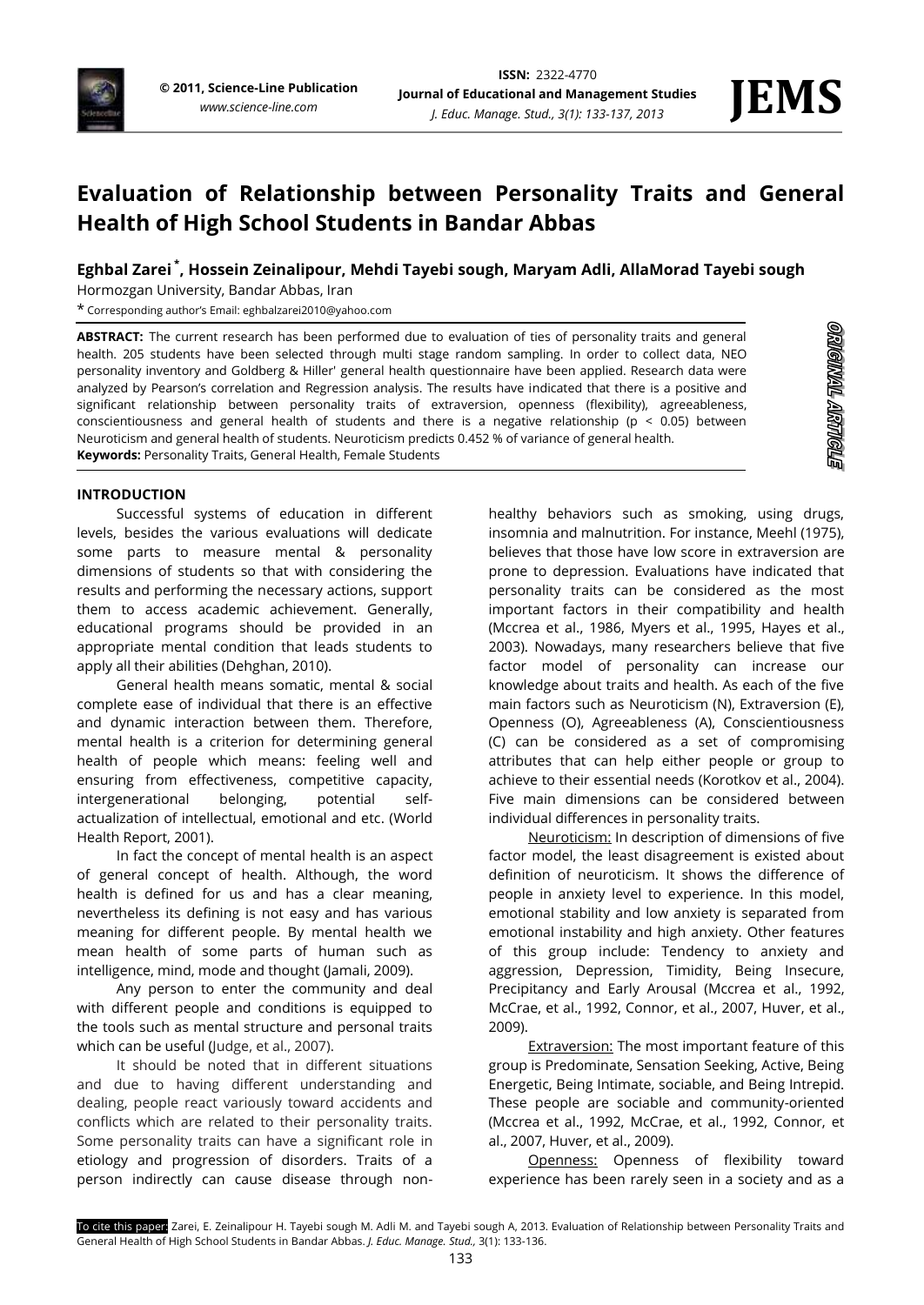factor in personality. These people are curious about outer and inner world. They have a rich life full of experience and are willing to accept new ideas and non-conventional values. They include protesting groups at school. Imagination, Aestheticism, Seeking Diversity are considered as other features of this group (Mccreaet al., 1992, McCrae, et al., 1992, Connor, et al., 2007, Huver, et al. 2009).

Acceptability or Compatibility: In one hand, they have features such as Altruism, Kindness, Lovemaking; Accompaniment& Humbling are and on the other hand, features such as Hostility, Malice, Jealousy, Competitiveness & Incuriosity to others (Mccreaet al., 1992, McCrae, et al., 1992, Connor, et al., 2007, Huver, et al. 2009).

Responsibility: Volition is the best interpretation for responsibility. These people are responsible, have goal, volition, are determined, reliable, active, regular and accurate and have desire to succeed (Mccreaet al., 1992, McCrae, et al., 1992, Connor, et al., 2007, Huver, et al. 2009).

In some studies, it was found out that extraversion is positively connected to the mental health of individual, whereas neuroticism has negative relation with mental health of people (Costa et al., 1984; Schultz 2000). Hobbes et al. (2003) believe that after openness or flexibility, person will experience both positive and negative emotional state; therefore, there is no direct tie between flexibility and health. Longitudinal studies have revealed that those have higher score in agreeableness &conscientiousness in compare with those has lower score in this dimension, have more mental health *(*Schultz 2000). Research of Bernardo et al., (2005), has indicated that personality, especially through extraversion and neuroticism, is considered as one of the most important correlations of health and there is a positive relationship between flexibility and negative and positive affection. Mani (2004) has indicated in his research that there is a positive & significant correlation between extraversion personality and agreeableness with positive affection and happiness and also there is a negative and significant correlation with negative affection. However, there is a negative and significant correlation between neurosis with positive affection and happiness and there is a positive and significant correlation with negative affection.

In connection to the foregoing, objective of this research is determining the part of predictor variable of personality traits on general health of students and prediction of general health.

#### **MATERIALS AND METHODS**

In this research, correlation method has been applied. Statistical population of this research

comprise of female student of secondary schools of Bandar Abbas in academic year of 2011-12. Number 205 of students that were selected by multi stage random sampling have been evaluated. Furthermore, the following tools were used in this research:

#### **Five-Factor Personality Questionnaire (NEO):**

NEO personality questionnaire is short and revised form of test of NEO-PI-R and is considered as its alternative which was provided in 1985 by Costa et al. (1985) (Garoosi, 2001). This test includes 240 questions and have two forms of S (grading by self) and R (grading by others) which measures 5 main factors of personality and 6 specification of each factor and provide a comprehensive assessments from personality of person. It was translated, standardized and implemented by Garoosi (2001) in Iran. Short form of this test (NEO-FFI) which comprise of 60 questions are applied in this research and the questions are answered in five-points Likhert items as totally disagree, disagree, no idea, agree, totally agree and are replied by person himself.

McCrae et al. (1983) have implemented NEO 60 Questions on 208 students within 3 months and have obtained reliability coefficient of 0.83, 0.75, 0.80, 0.79, and 0.79 respectively for N, E, O, A & C factors. (Garoosi 2001) Roushan et al. (2006) also, attained the Cronbach's Alpha of this test in range of 0.72 for flexibility and to 0.87 for neuroticism. Mani's research (2004), have indicated that reliability of test within two weeks for this test measures is obtained between 0.86 and 0.90 and range of coefficient of internal consistency is reported 0.68 to 0.86. Most researches confirmed validity of this research by using correlation form of S and R (Garoosi 2001). McCrae et al. (1989) stated about validity of test that short form of NEO-FFI is an exact match with its complete form and the correlation is determined more than 0.68. Kiamehr (2002), in his research which was performed on university student's of Tehran, has obtained the correlation coefficient of this test with NEO 240 questions test for 5 factors respectively 0.75, 0.91, 0.71, 0.78, 0.75.

## **General Health Questionnaire:**

This questionnaire was provided by Goldberg et al. (1972) and standardized by Homan (1996), on Bachelor's Degree students of Tarbiat Moallem University of Tehran. Questions were replied based on four-points Likhert Items. (It should be noted that high scores in this test indicates the low health condition of individual, therefore in description of correlations, this matter should be considered) 28 questions questionnaire of general health which is also used in this research, has four sub-scales of Somatic, Anxiety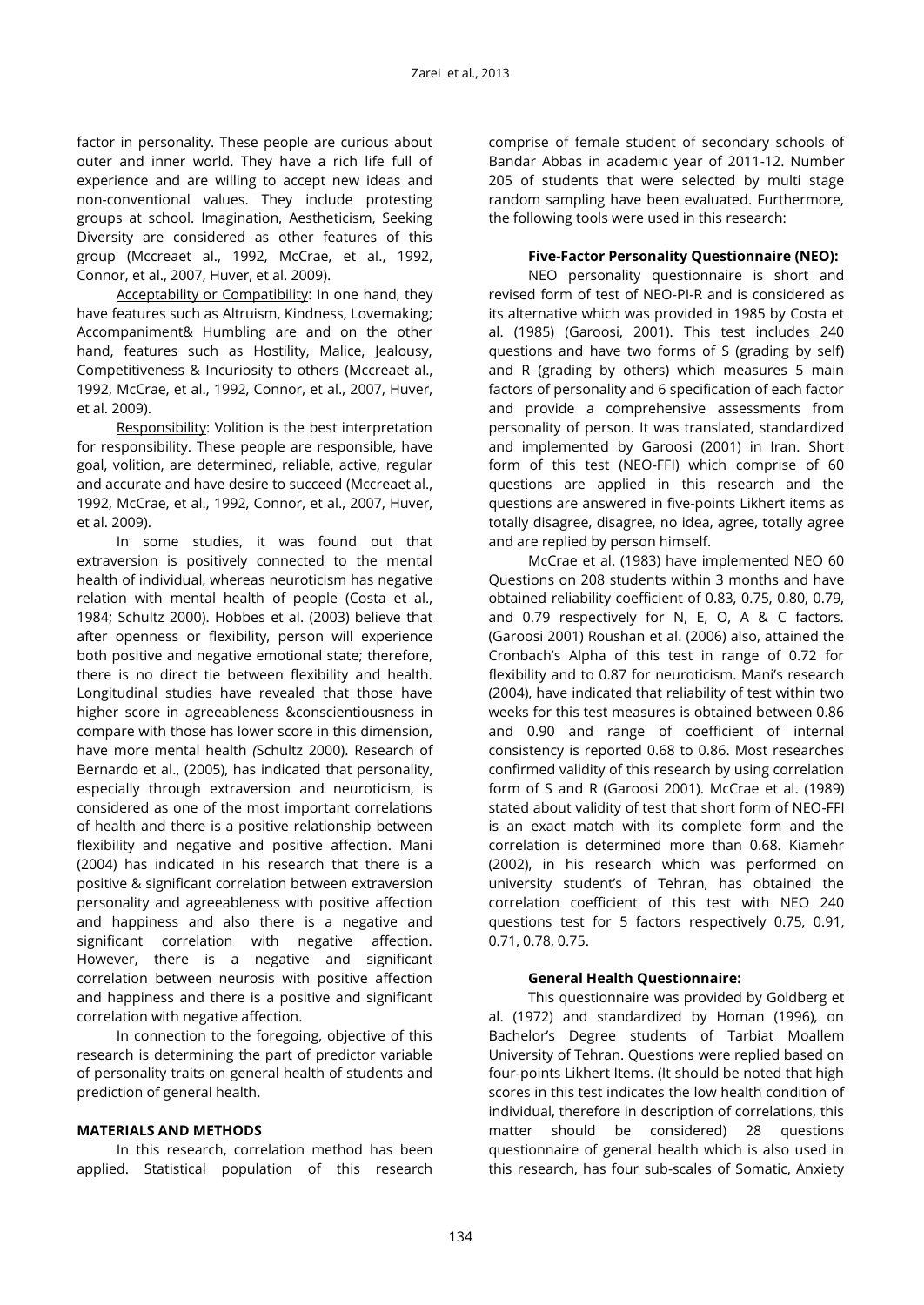and Sleep Disorder, Impairment in Social Functioning and Depression symptoms. The question have arranged in order in a way that questions 1-7 are somatic symptoms, 8-14 are anxiety and sleep disorder, 15-21 are impairment in social functioning and 22-28 are depression symptoms. From sum of scores of these 4 sub-scales, one total score will be obtained for health of individual (Garoosi, 2001). The best and most appropriate method for scoring is applying Likhert method with scores of (0, 1, 2, and 3). In scoring, 4 scores is related to the subsidiary scales and 1 score to all items of questionnaires. Score 23 and higher indicate the non-mental health and score lower than 23 indicate mental health (Mohammadi, 2006), In Ahmadian research (2005), reliability of test through Cronbach's Alpha coefficient for sub-scales of Somatic, Anxiety and Sleep Disorder, Impairment in Social Functioning and Depression symptoms and total scale of mental health is respectively 0.77, 0.77, 0.48, 0.85 and 0.90. Validation of this questionnaire is performed by Haghighi et al by using total score of SCL-90-R which the coefficients were respectively 0.84, 0.85, 0.72, and 0.72 (Ahmadian, 2005). Questionnaires of personality and general health have been completed by individuals who last 40 days.

#### **RESULTS**

As it can be seen in table 1, frequency, percent and cumulative percent of students are determined based on field of study.  $1<sup>st</sup>$  grade students (general) who are 68 dedicated 33.17 % and the highest percent of total sample. Humanities students who are 57 dedicated 27.80 %, natural science students who are 45 dedicated 21.95 % and mathematics students who are 35 dedicated 17.07 % of total sample of research. As it can be seen in the table 2, conscientiousness has the highest average (30.69) and neuroticism has the lowest (22.33) average among the students.

As it is seen in the table 3, subscale of social functioning has the highest average and depression the lowest one. Therefore, statistical population of this research shows their most problems in social functioning and the least one in depression.

The results of table 4 have indicated that calculated correlation coefficients of all the personality dimensions with general health are significant in lower level of  $p < 0.01$ . It can be concluded that there is a positive and significant relationship between neuroticism and general health. As it was said earlier, positive correlation in GHQ questionnaire means that the relationship is reversed. Consequently, by increasing neuroticism feature in people, their general health will jeopardize and vice versa. Also there is a negative and significant relationship between extraversion, flexibility, agreeableness and

consciousness with general health which with considering the reversion of scores of general health questionnaires can be concluded that with increasing the extraversion, flexibility, agreeableness and consciousness, general health will increase and vice versa. Calculated determination coefficient indicates that neuroticism (45.2), extraversion (13.62), flexibility (5.66), agreeableness (16.32) and consciousness (5.52) will provide the aforesaid percent of variance of general health.

To answer this question that what extent of variance of student's general health is provided by their personality dimensions, step by step regression method have been applied. To do this, variable of general health as criterion and personality dimension as predictor variable have entered to this model. The results are presented in tables 5 and 6.

The results shows that among 5 personality traits, only neuroticism entered to regression model and it could provide 0.452 % of variance of general health variable.

#### **Table1:** Frequency, Percent &Cumulative Percent

| Field                         | <b>Frequency</b> | <b>Percent</b> | Cumulative<br><b>Percent</b> |
|-------------------------------|------------------|----------------|------------------------------|
| 1 <sup>st</sup> Grade General | 68               | 33.17          | 33.18                        |
| <b>Humanities</b>             | 57               | 27.80          | 60.97                        |
| Natural Science               | 45               | 21.95          | 82.92                        |
| Mathematics &<br>Physics      | 35               | 17.07          | 100                          |
| Total                         | 205              | 100            |                              |

**Table 2:** Descriptive Indicators of Scores of Different Personalities (n=205)

| <b>Index Statistics</b>  |                | <b>Standard</b>  |
|--------------------------|----------------|------------------|
|                          | <b>Average</b> | <b>Deviation</b> |
| <b>Neuroticism</b>       | 22.33          | 8.65             |
| <b>Extraversion</b>      | 27.71          | 6.93             |
| <b>Openness</b>          | 28.89          | 5.78             |
| <b>Agreeableness</b>     | 28.11          | 5.85             |
| <b>Conscientiousness</b> | 30.69          | 7.54             |

#### **Table 3.** Descriptive Indicators of Scores of General  $H_{\alpha}$ alth (n=205)

| <b>Index Statistics</b>                    | <b>Average</b> | <b>Standard</b><br><b>Deviation</b> |
|--------------------------------------------|----------------|-------------------------------------|
| <b>Social Disorder</b>                     | 6.05           | 4.25                                |
| Anxiety                                    | 5.78           | 4.47                                |
| Impairment in<br><b>Social Functioning</b> | 8.67           | 3.57                                |
| <b>Depression</b>                          | 3.50           | 3.94                                |
| <b>Total of General</b><br><b>Health</b>   | 24.02          | 14.12                               |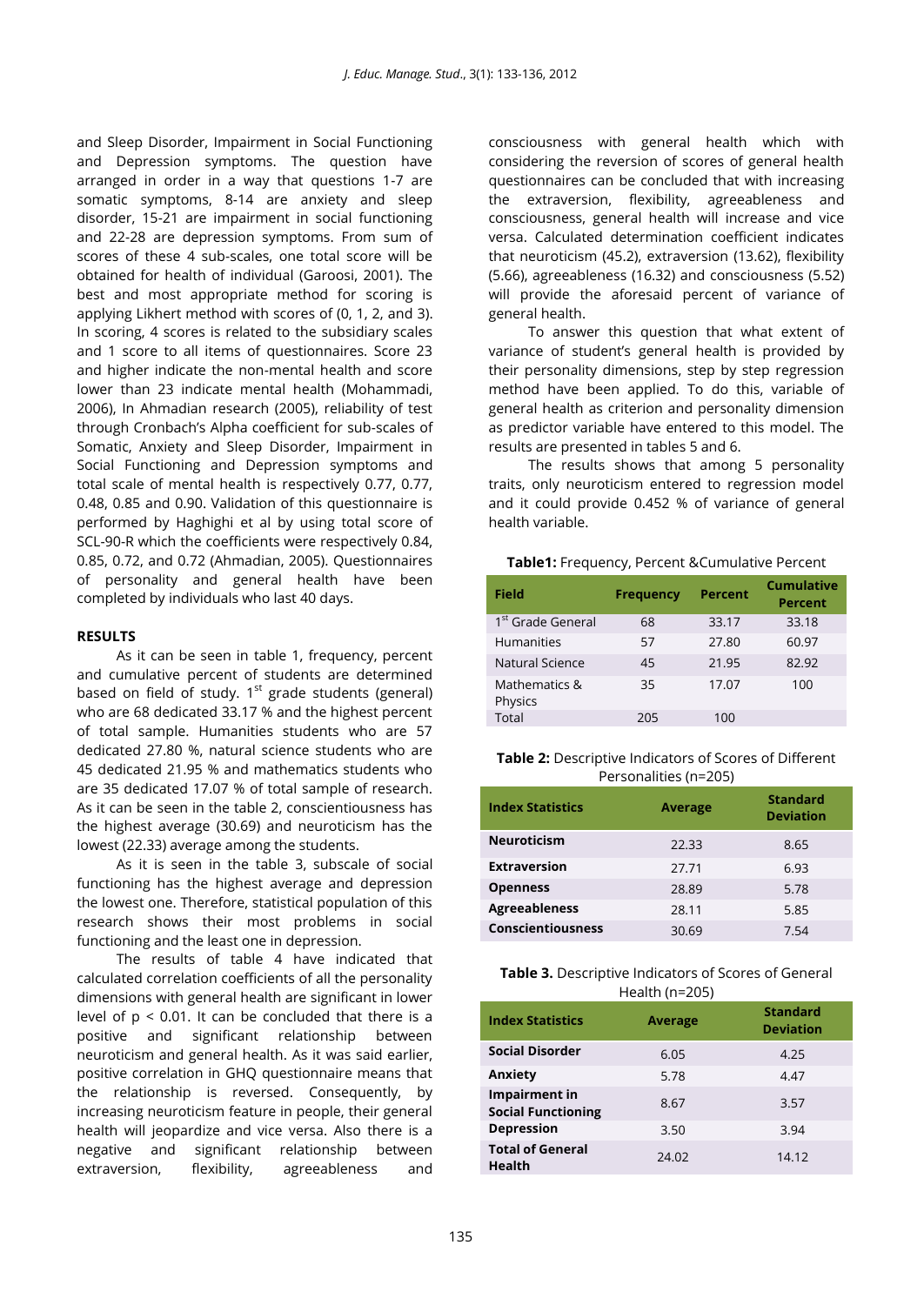| <b>Variables</b>                          | <b>Correlation Coefficient</b> | <b>Significance Level</b> | Ν   |
|-------------------------------------------|--------------------------------|---------------------------|-----|
| <b>Neuroticism - General Health</b>       | 0.672                          | 0.001                     | 205 |
| <b>Extraversion - General Health</b>      | $-0.369$                       | 0.001                     | 205 |
| <b>Openness - General Health</b>          | $-0.238$                       | 0.001                     | 205 |
| Agreeableness - General Health            | $-0.404$                       | 0.001                     | 205 |
| <b>Conscientiousness - General Health</b> | $-0.235$                       | 0.001                     | 205 |

**Table 5,** Summary of Results of Significant Regression for Predicting General Health of Students

| <b>Variable</b> |       | D.<br>. . | Revised $R^2$ | <b>Standard Error</b> |      | Df  | <b>Significance</b><br>Level |
|-----------------|-------|-----------|---------------|-----------------------|------|-----|------------------------------|
| Neuroticism     | 0.672 | 0.452     | 0.45          | 0.06                  | 9.66 | 203 | 0.002                        |

| <b>Table 6,</b> Summery of Regression Coefficients Table |  |
|----------------------------------------------------------|--|
|                                                          |  |

| <b>Variable</b>    | <b>Non-standard coefficient</b> |                |                           | Value of t | <b>Significance</b> |  |
|--------------------|---------------------------------|----------------|---------------------------|------------|---------------------|--|
|                    | Value of b                      | Standard Error | Standard value of $\beta$ |            | level               |  |
| Y-intercept        | $-8.63$                         | 11.60          |                           | $-0.74$    | 0.45                |  |
| <b>Neuroticism</b> | 0.78                            | 0.06           | 0.63                      | 3.10       | 0.002               |  |

## **DISCUSSION**

The current research has been performed with objective of evaluation of ties between personality traits and general health of female students of secondary schools of Bandar Abbas and prediction of their health on personality dimensions. The results of hypothesis of research with Pearson correlation indicate that there is a positive and significant correlation between neuroticism and general health and negative and significant correlation between extraversion, flexibility, agreeableness and responsibility with general health. In the other word, it can be cited that increasing the scores of neuroticism will be accompanied with disorders in any somatic, anxiety, social and depression fields. So, by increasing personality traits of extraversion, flexibility, agreeableness and responsibility, scores of students will decrease in all subscales of general health. It means that whatever a person's score is higher; he/she will enjoy higher general health either.

The results of this research is in the same line with performed researches by Hobbs et al. (2003), Costa et al. (1986), Costa et al. (1991), Bernard et al. (2005), Donio et al. (1998), Kerotkof et al. (2004), Shay et al. (2002), Forenham et al. (2000), Mani (2004), Peneli et al. (2002), Val Ras et al. (1999) which indicate that health is in relationship with low level of neuroticism and high level of extraversion with agreeableness and consciousness. Other researches performed by Hilzet al (2001), Pauol et al. (2001) and Grohel (2005) confirmed this research as well. Considering the fact that those other factors in neuroticism in personality five factor models are

anxiety, aggression, depression, self concern, impulsiveness and vulnerability (Garoosi, 2001), relationship of this dimension with low health level of individuals in all dimensions will be logical. Happiness has negative correlation and grief and depression has positive correlation with OCD (Dinio, et al., 1998). Also it is possible that those who has OCD, in dealing with conflicts use brave, audacious and hurriedly approaches and their approaches in compare with healthy people are more effective. Consequently, this raises their stress and jeopardizes their general health (Kardum et al., 2001).

The results of regression have indicated that among five personality traits, only neuroticism entered into the regression model which provided 0.452 % of variance of general health variable.

Nevertheless, due to the fact that statistical population of research were only female students of Bandar Abbas, there is difficulty in generalizing findings of research to the entire population and other students of the country. Since data collection has been performed by questionnaire, there is no certainty about accuracy and truth of responses. Performing research by applying questionnaire has its associated disadvantages.

To evaluate accurately, it is recommended to use long form of NEO questionnaire (240 questions) and other tools of health, performing longitudinal research about research variables in order to study effective factors in general health of people such as behavior and method of raising child, family environment and society, effects of stress and life accidents.